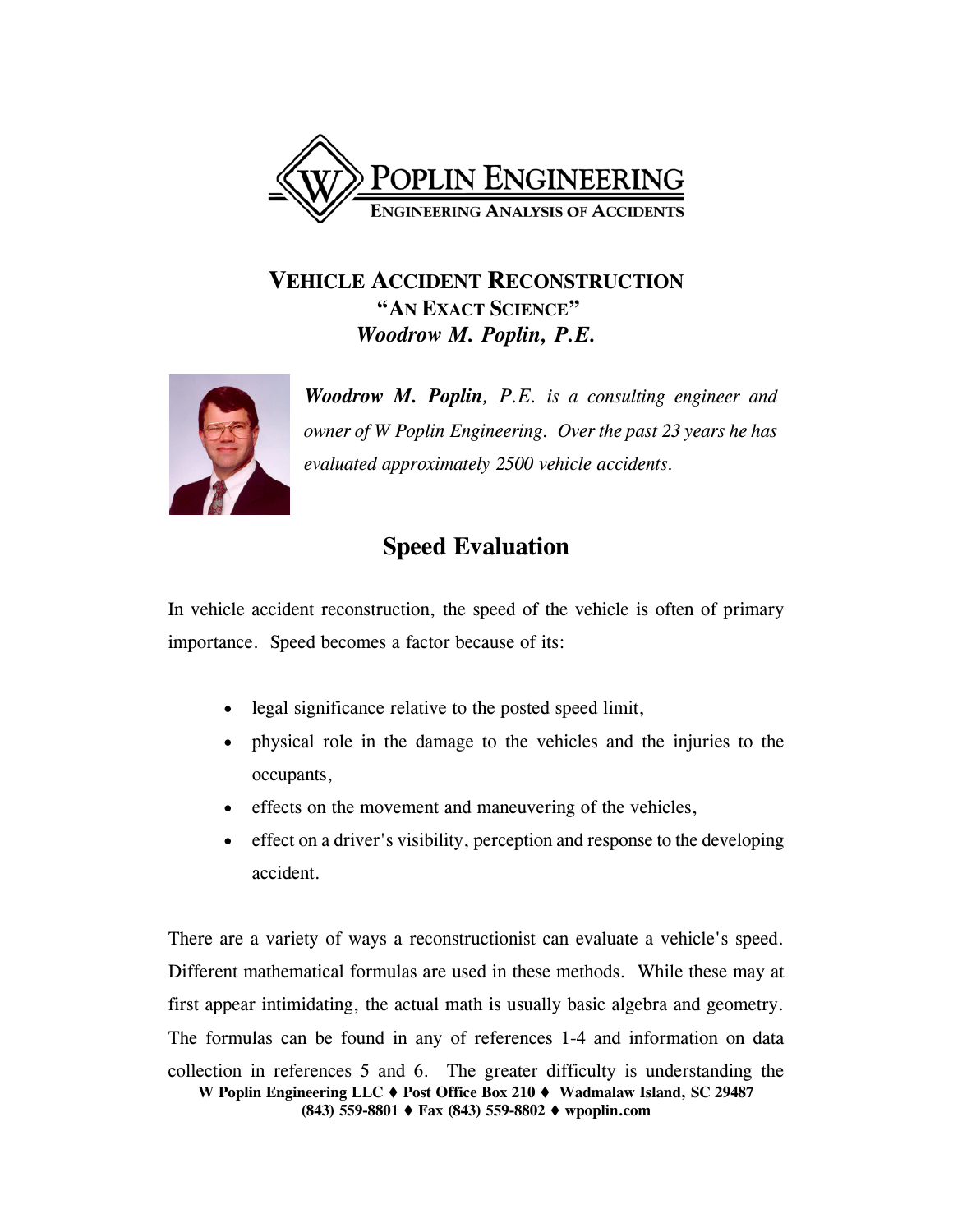

underlying physics and deciding exactly how the equations are applied to a particular situation. Hopefully, you can gain some insight into the logic of the physics and some understanding of the type of information which the reconstructionist will need to perform an accident speed evaluation.

The evaluation of speed will usually be conducted with one or more of the following methods:

- **1. Momentum/Energy Analysis**
- **2. Damage/Energy Analysis**
- **3. Centrifugal Force Analysis**
- **4. Launch, Fall or Vault Analysis**
- **5. Geometry and Timing Analysis**
- **6. Event Data Recorders**

Each of the methods will be outlined briefly along with some of the restrictions and limitations.

#### **1. MOMENTUM/ENERGY ANALYSIS**

For our purposes, linear momentum can be defined as the vehicle *weight* multiplied by the vehicle *speed* in a certain *direction*. The basic premise of a momentum analysis is that the linear momentum immediately following a collision is the same as the linear momentum immediately preceding a collision. Any momentum "lost" by one vehicle is "gained" by the other. The application of these principals can be observed in any billiard game. *Each* vehicle has a weight, speed, and a direction going into the collision and a weight, speed, and direction coming out of the collision. There are a total of 12 numerical values in the two vehicle,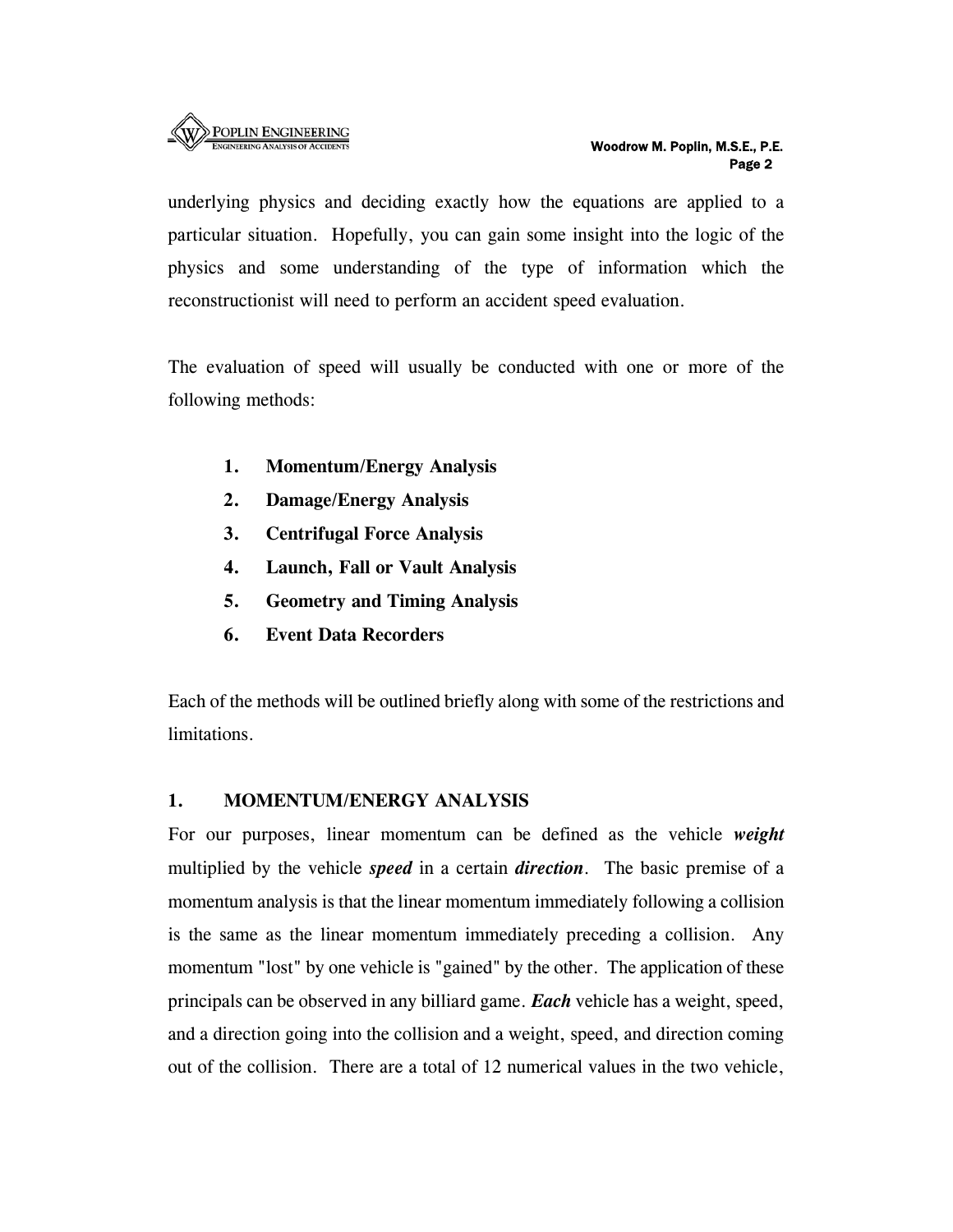

two dimensional momentum analysis. *The analysis will solve for any 2 of the 12. All others must be assumed or evaluated by some other means.*

The typical linear momentum/energy analysis has the following phases:

- The reconstructionist must obtain the weights of the vehicles. Since, in most cases the weight of the vehicles will not change appreciably during the collision, this information is sufficient for 4 of the 10 required values.
- The impact location and rest position of the vehicles is determined.
- The postimpact direction is obtained from the physical evidence, e.g. tire marks, gouges at the accident site or the general direction from impact to rest.
- The decelerations from impact to rest are evaluated. The evaluation is based on postimpact braking, rotation, terrain, contact with brush, etc. encountered from impact to rest. The postimpact speeds can then be determined from the evaluated decelerations and the travel distance to rest. This is the energy portion of the analysis.
- At this point, if the preimpact direction for both vehicles is "known", the momentum equations can be solved to yield the speed for each vehicle. Alternatively, if the incoming speed and direction for one vehicle is "known", the speed *and* direction for the second can be calculated.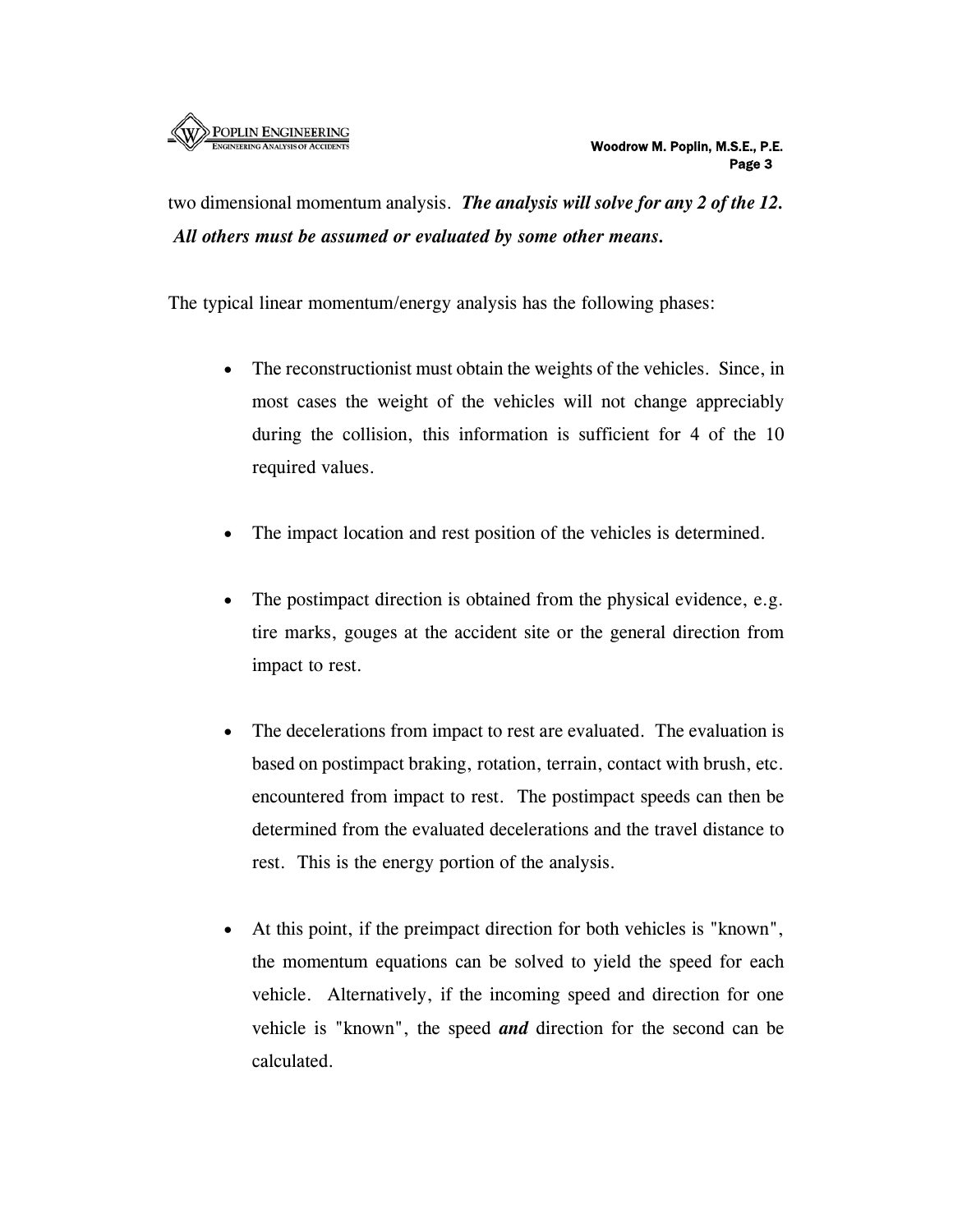

• The final portion of the analysis is another energy phase (braking or skidmark length) which takes into account any preimpact deceleration.



Accidents where the momentum analysis has limited or no applicability include:

- head-on or rear end collisions (In these cases the analysis reduces to one dimension and can only solve for one unknown speed *or* direction.)
- collisions with fixed objects or between vehicles with large weight differences
- collisions where deceleration values cannot reasonably be determined
- collisions which are not short in duration such as sideswipe of a trailer

Although, it is not used as frequently, angular momentum is also conserved during a collision. Therefore, any angular momentum lost by one vehicle is gained by the other. The principles of angular momentum can also be observed in a billiard game. When "English" is imparted to a ball, it is given a spin. When it subsequently strikes another ball, some of the spin will be transferred to the struck ball. Also like "English" in billiards, angular momentum is more difficult to apply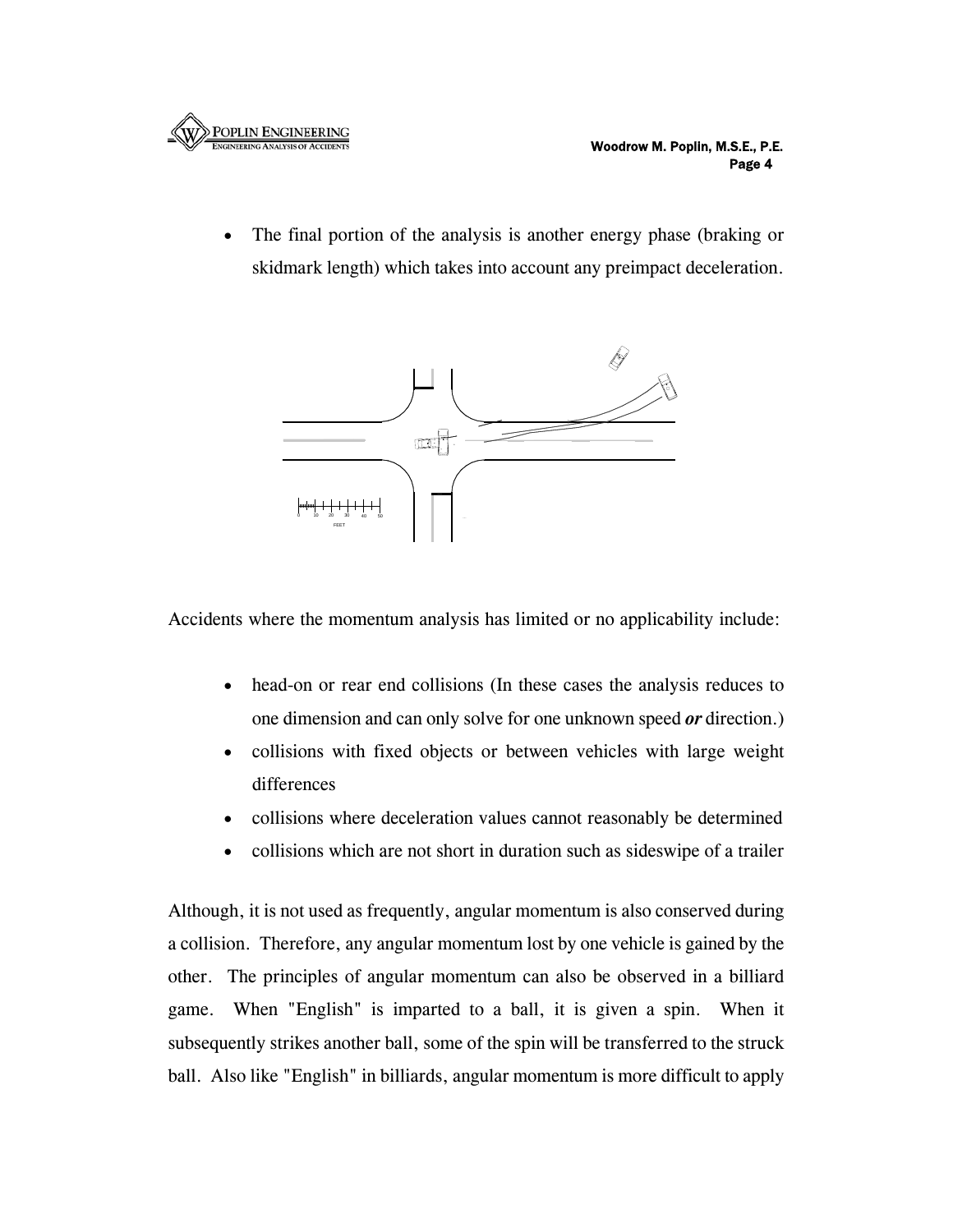

to reconstruction than linear momentum. There are two basic reasons for this difficulty. First, while linear momentum requires the weight of a vehicle, angular momentum requires the rotational inertia. Rotational inertia values are significantly more difficult to obtain than weights. In addition, the angular deceleration must be evaluated. Reasonable values for the rotational deceleration can be very difficult to obtain and usually require extensive computation. The easy way to handle the computation is with a computer and angular momentum is evaluated in some reconstruction software.

#### **2. DAMAGE/ENERGY ANALYSIS**

The basic premise in a damage analysis is that the forces causing the collision damage can be evaluated analytically by comparing the damage profile of the accident vehicle with the damage profile produced by a controlled test. Verification of the basic premise is well documented. The difficulties lie in three general areas.

- a) Staged tests are usually conducted with a collision into the proverbial "brick wall". This produces a nice flat damage profile which is easy to measure. Real collisions may involve profiles which are more difficult to measure.
- b) The vast majority of staged tests are frontal collisions at approximately 15, 30 or 35 mph. Real accidents involve a variety of angles and speeds. Impact areas are often on the side or rear where the comparison data is sparse.
- c) Real collisions usually involve another vehicle. The data on staged collisions with another vehicle is also sparse.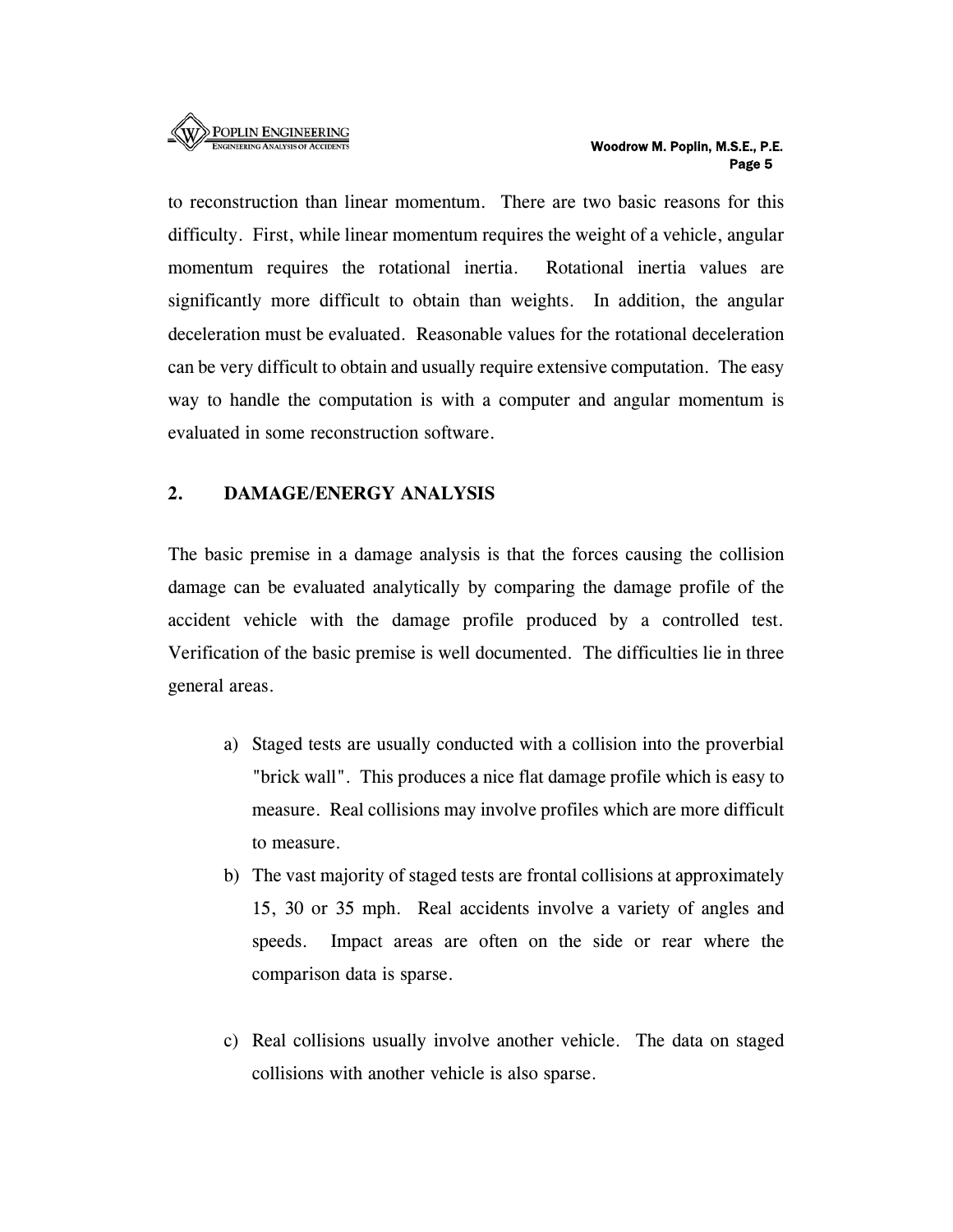

 Woodrow M. Poplin, M.S.E., P.E. en de la provincia de la provincia de la provincia de la provincia de la provincia de la provincia de la provi



*A good candidate for damage analysis* 

Even with these complications, analysis from damage data is often superior to the momentum analysis and has wider application. Damage analysis can be applied to collisions with fixed objects such as large trees or bridge columns. It is also very useful when analyzing collisions between automobiles and large trucks.

A point of considerable confusion over this type of analysis is that the damage analysis only evaluates the *change* in velocity (speed and direction) of a vehicle during the collision. The postimpact speed and the speed prior to impact must be calculated independently. Usually, these calculations are made with energy methods in the same manner as outlined for the momentum analysis.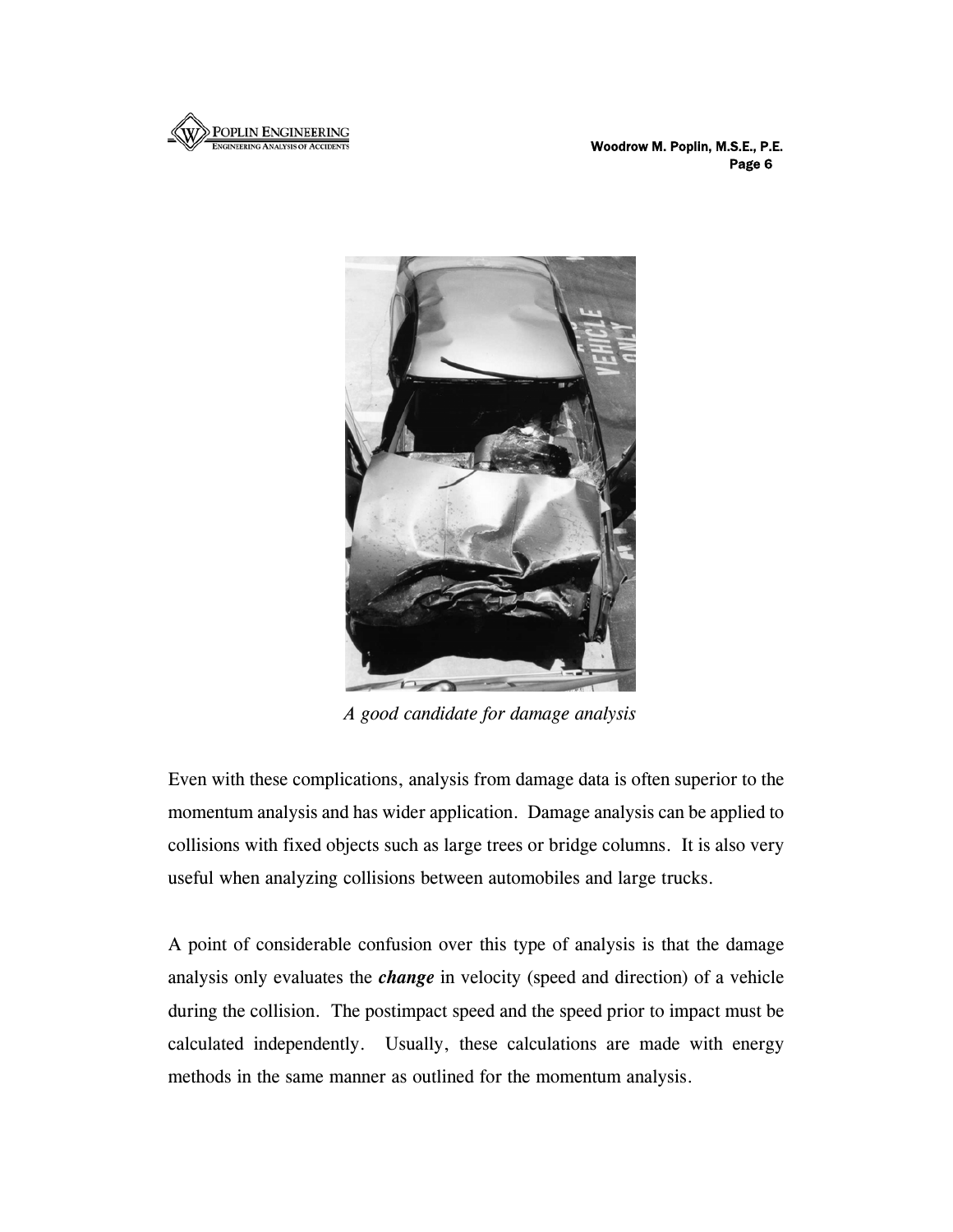

### **2. CENTRIFUGAL FORCE ANALYSIS**



*The forces generated as the tractor trailer rounded a curve dislodged the load* 

Centrifugal forces are created whenever a vehicle is not traveling along a straight path. Therefore, this analysis technique is usually applied in accidents which occur on curves or as a result of evasive maneuvering. As a vehicle travels along a curved path, the centrifugal forces increase as the speed increases or the radius decreases. This type of analysis could be used for a truck overturn or to evaluate speed from "yaw marks". It is very useful for establishing a maximum speed around a curve. The important points to remember here are that steering, braking and suspension components can significantly effect the speed at which control is lost or a vehicle overturns. A sudden steering input can reduce the radius of the turn. It will also create a "weight shift" which may initiate an overturn. Braking will reduce the speed at which the tires begin to leave "yaw marks". Also, when braking is involved, it is important to distinguish between skidmarks which curve as a result of vehicle rotation and yaw marks which are created by lateral movement.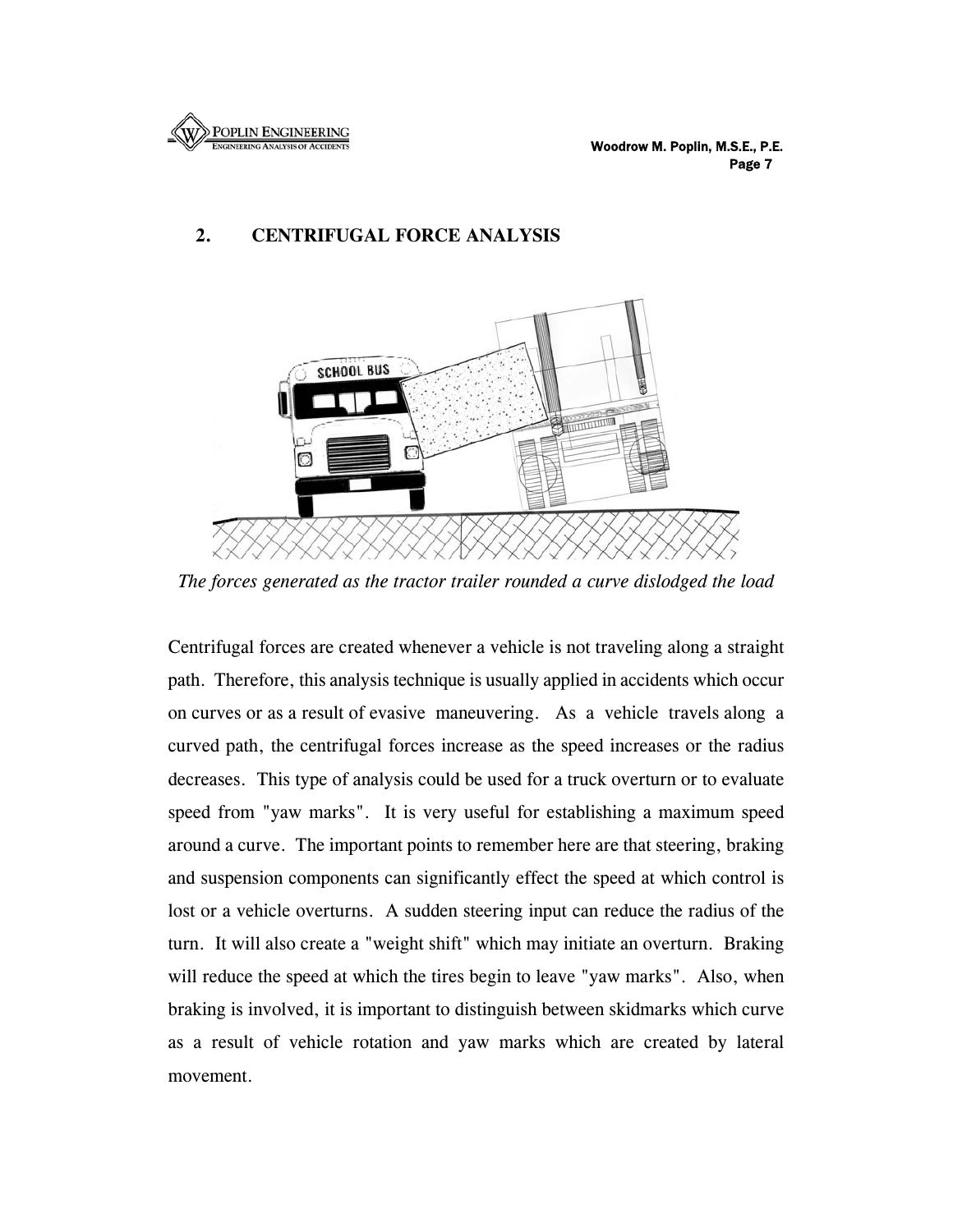

#### **4. LAUNCH, FALL OR VAULT ANALYSIS**

When a vehicle or an object loses support from the ground it is "launched". It then travels horizontally at the same horizontal speed at which it was "launched" until it "falls" back to the ground. The "fall" may start as an initial upward, level or downward movement.

These techniques are a favorite of the reconstruction schools. The principal reasons are: the equations can be readily set up and solved; the principles can be easily demonstrated and the solutions can be very accurate. Unfortunately, the amount of effort and time associated with the equations in the schools is far out of proportion to their actual utility in speed evaluation. Relatively few accidents involve significant "flights" of vehicles or objects. However, there are occasions where this type of analysis is useful. These include a) pedestrian impact, b) motorcycle/rider separation, c) vehicle travel over an embankment or into a body of water, d) travel over a ditch or a steep grade, and e) rollovers. The basis of the analysis is that once a vehicle or object separates from the ground, it will follow a ballistic arc while in the air. All that is required to calculate the speed at which it left the ground are:

- Identification (measurement) of the point where it was "launched" and the point it first contacted following the "fall". This provides the horizontal travel distance.
- Difference in elevation of the launch and contact points.
- The angle of launch.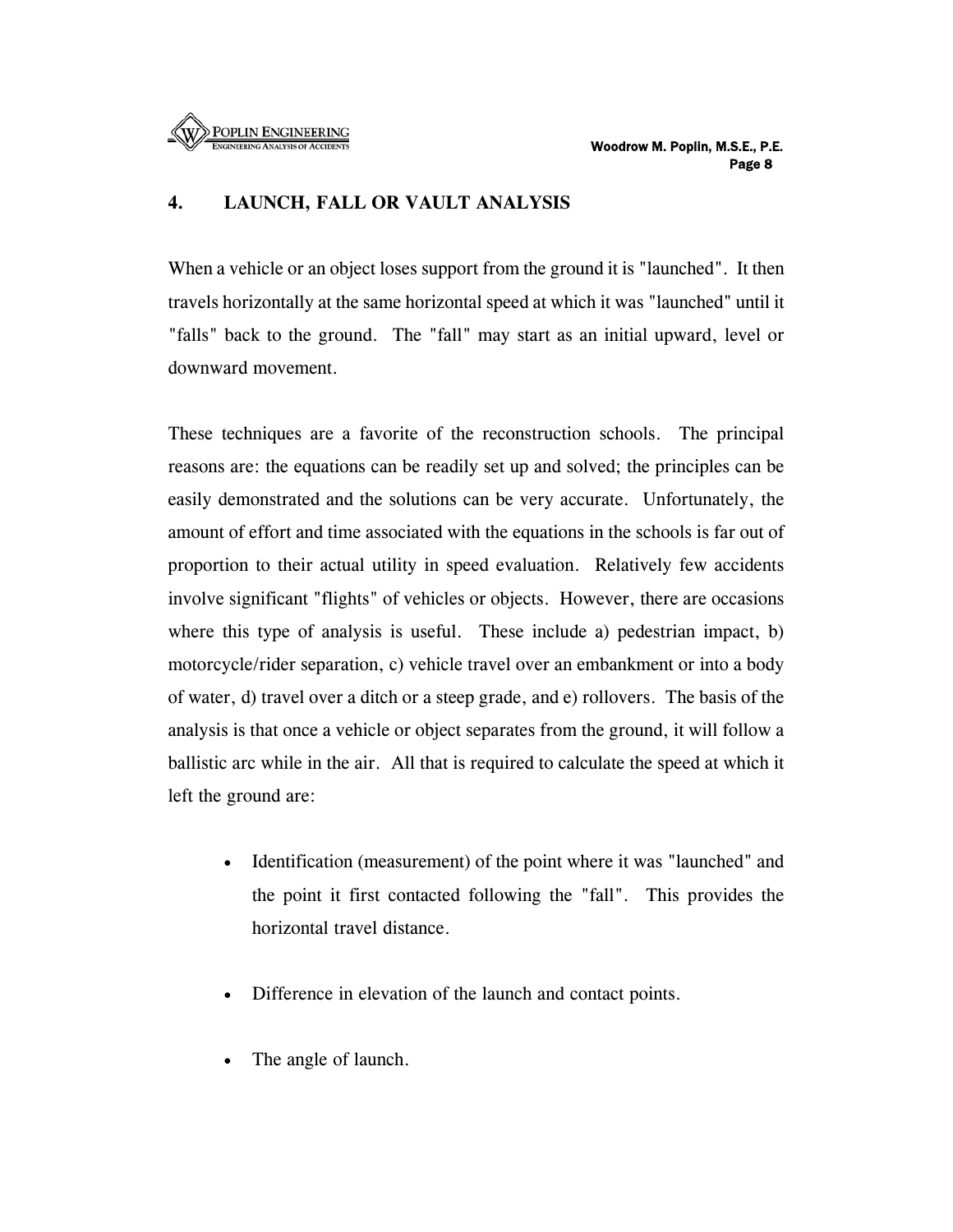

 Woodrow M. Poplin, M.S.E., P.E. results and the contract of the contract of the contract of the contract of the contract of the contract of the contract of the contract of the contract of the contract of the contract of the contract of the contract of th



*A fall from this height is readily analyzed* 

As typically used, these equations make several assumptions which may influence the results. The equations ignore the effects of wind and air resistance. In most cases these effects will be negligible but they may be significant for very high speed accidents or objects which are not as dense as vehicles and people. A factor which will likely be significantly greater is the accuracy of the launch angle and the horizontal distance. If the vehicle left the ground while traveling over uneven terrain or as a result of contacting an object such as a curb or guardrail, the launch angle may be difficult to evaluate. Vehicle rotation and suspension movement can also effect the evaluation of the distance from launch to contact. These will be especially important if the horizontal travel is not several times the length of the vehicle.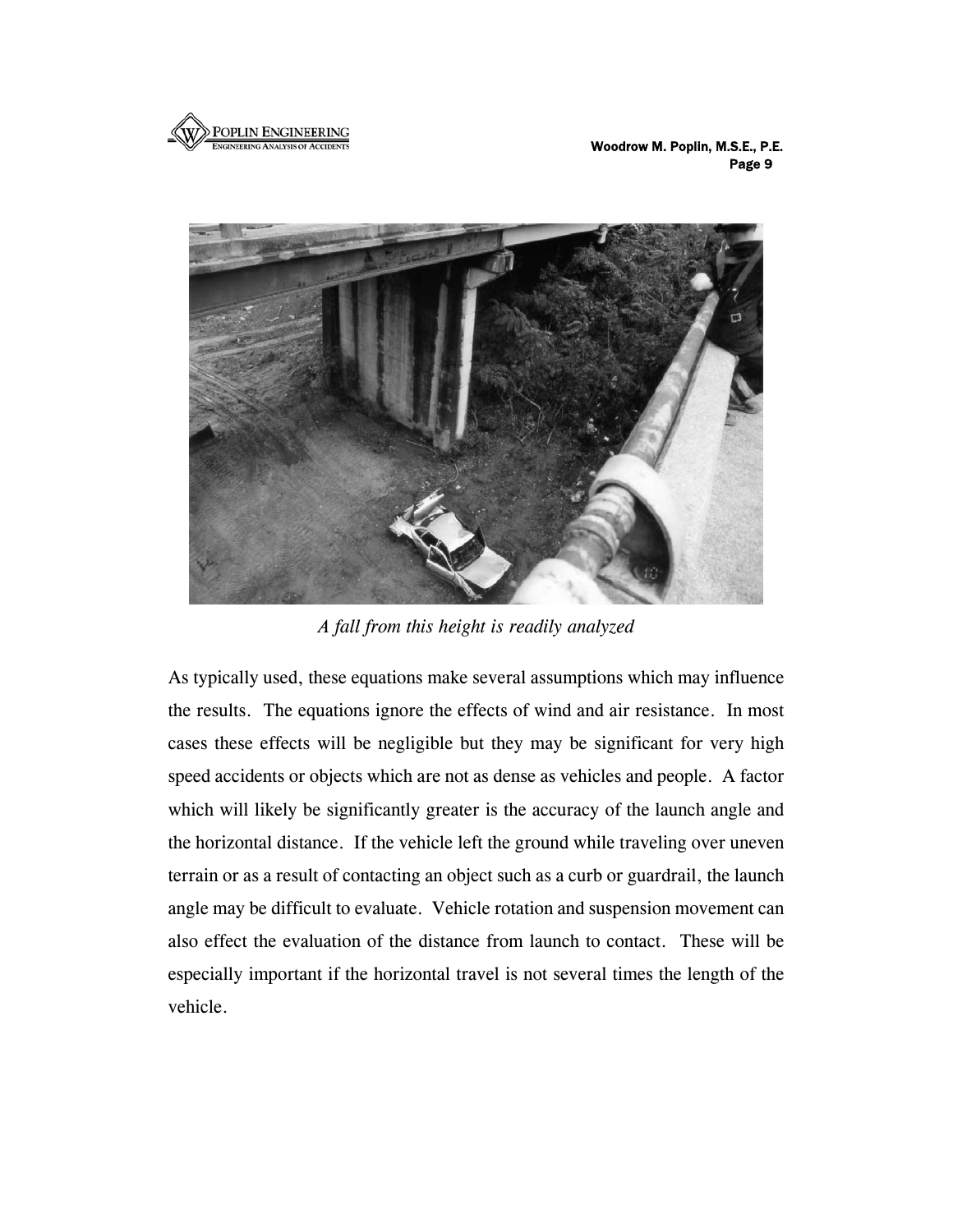

#### **5. GEOMETRY AND TIMING ANALYSIS**

With the advent of antilock braking systems, the traditional momentum analysis combined with preimpact skidmark evaluation is not as reliable as in the past. Skidmarks from ABS are much fainter or non-existent. Analysts are relying more heavily on visibility and timing considerations to evaluate speed. To illustrate the application of these techniques, consider an accident in which an automobile driver rounds a curve and observes a pickup backed across the roadway. The driver of the automobile states, "as soon as he came around the curve, he saw the pickup, applied brakes and skidded to impact". If the automobile left 50 feet of skidmarks prior to impact, a momentum analysis could be used to determine the speed at collision and an energy analysis (skidmark length) to determine the speed at the start of braking. However, if the automobile had antilock brakes there may be little or no skids to measure. In this situation, the speed at impact could still be evaluated with a momentum analysis but the speed at the start of braking would have to be evaluated on the basis of the available visibility and the timing considerations of perception/reaction and deceleration.

You may note that it is appears the result will be less accurate than the analysis with the measured skidmark. However, it is possible that it will be more accurate. One of the principal problems with the skidmark is that, when it is present, it tends to become the controlling factor in the analysis. Many accidents involve significant braking before any skidding occurs. This results in a general trend toward the conservative evaluation of a vehicle's speed. If we reconsider the speed analysis with the skidmark and also perform a visibility and timing analysis, it may indicate that the driver of the automobile could have begun braking 125 feet prior to impact. Therefore, it could be concluded that the automobile was either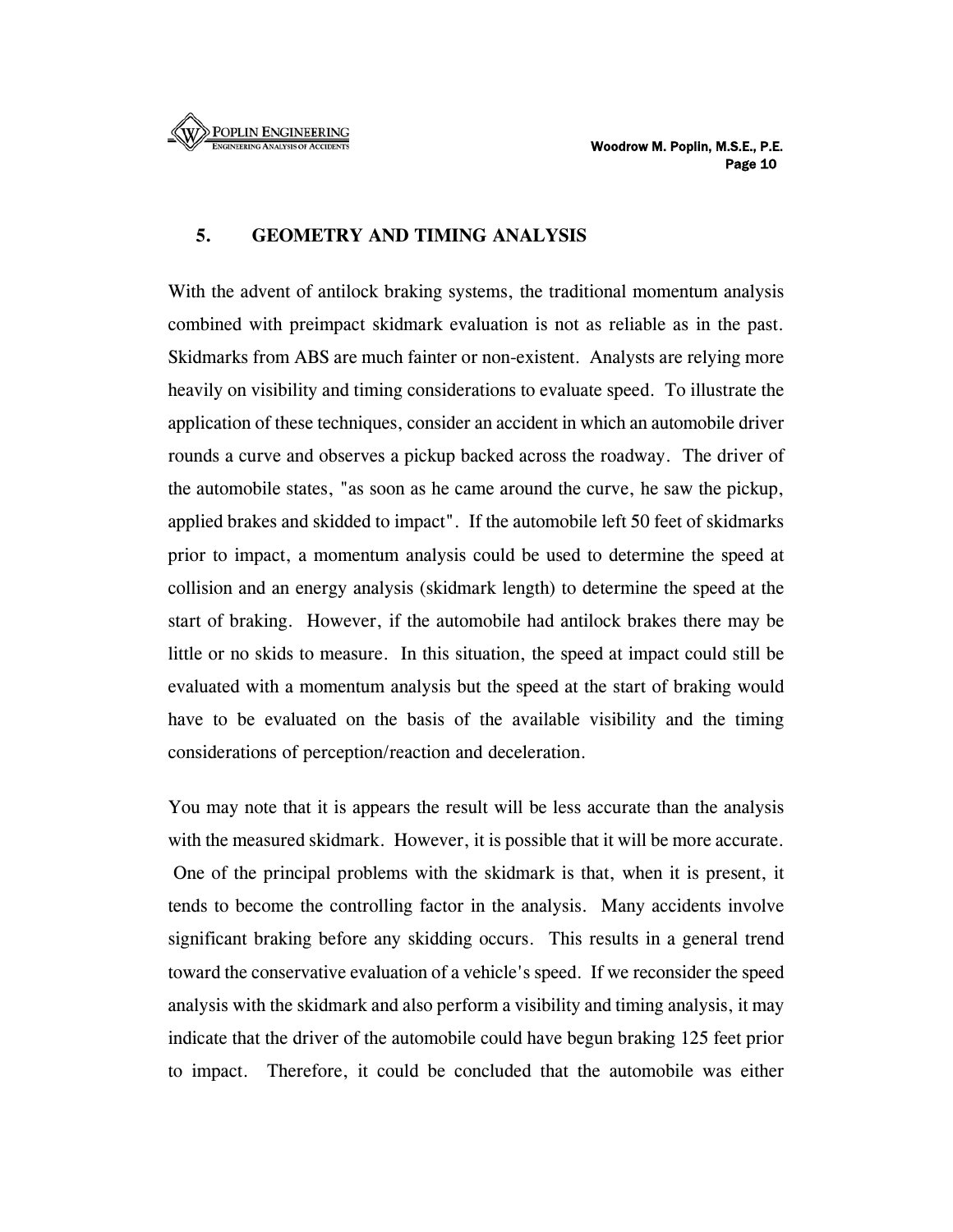

traveling faster than the damage and 50 feet of skidmarks would suggest, or the driver was not paying attention as he rounded the curve. Visibility and timing considerations may therefore be important even in situations where there is sufficient information to evaluate speed by other methods.

#### **6. EVENT DATA RECORDERS**

Event Data Recorders were introduced into automobiles as a byproduct of airbag implementation. The airbag has to deploy in time to protect an occupant during a collision. A variety of sensors collect information which is processed in an electronic module. When some combination of the inputs exceeds the designated threshold, the airbags are activated. The systems are designed to retain portions of the input data in electronic memory. Following an accident, the automobile manufacturer can download the data. Some manufacturers are pursuing at least some public access to this information. Equipment to download and electronically interpret the data from General Motor's and some Ford vehicles is commercially available.

The type of information stored will depend upon the vehicle model and the nature of the accident. Useful information for reconstruction is unlikely in vehicles earlier than the mid 1990's. As an example, late model General Motors' vehicles store information on the engine speed, vehicle speed, brake status and throttle position for up to 5 seconds before the airbag deployment. The accelerometer data is converted to a delta V for the event. The status of the airbag warning indicator and the driver's seat belt is also included.

At the present time, the data available is relatively limited because of the small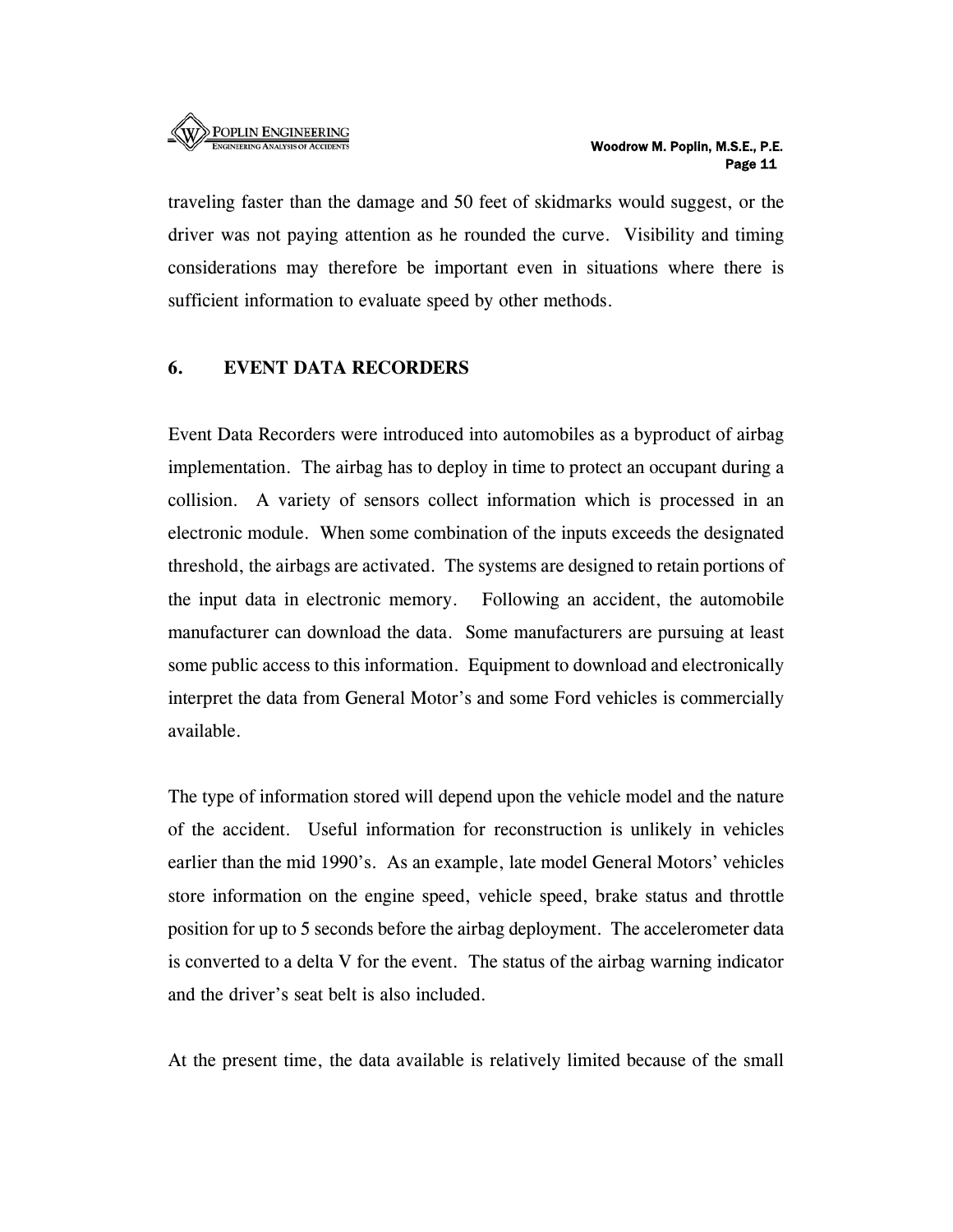

amount of electronic storage available in most of the devices. As with all things electronic, the storage capacity will likely increase rapidly. Other limitations are associated with the focus of the system on the airbag deployment. Frontal airbags are designed to deploy in collisions where the occupants would move forward relative to the automobile. The sensor data is concentrated on the detection of a frontal event. If the accident under consideration is a rollover, it is unlikely that the data would contain much useful information. Further advances such as side airbags require additional sensors which may provide more useful data for this type of accident.

Event Data Recorders are essentially storage devices for the measuring instruments the manufacturer has chosen. These can provide an accurate description of the accident. However, there are a number of limitations. The limitations include:

- Acceleration data is usually limited to the longitudinal axis, therefore the delta V's only reflect the component parallel to the vehicle.
- Because of the limited storage space, storage occurs at discrete intervals. What happened between the storage intervals could be important.
- The stored data is a reflection of the sensor readings. These may or may not be accurate. Bad sensors will give bad data.
- The sensor data may be accurate, but not a reflection of what is really happening to the vehicle. For example, the speed data would presumably come from the drive train. If a drive wheel left the ground it could provide a falsely high speed to the sensors.
- Much of the sensor data simply reflects an on/off condition.
- The devices are electronic with some mechanical interfaces.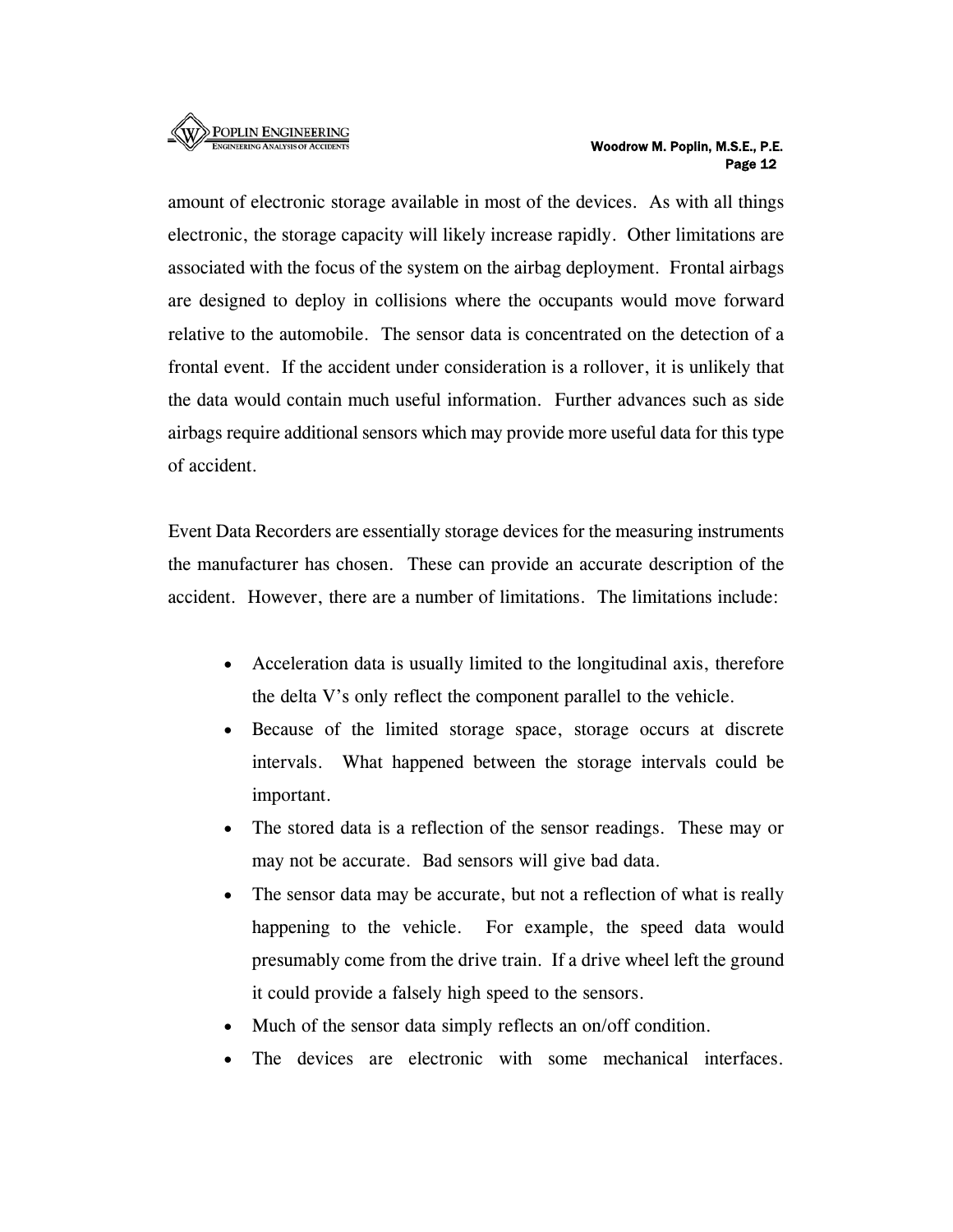Electronics can be influenced by age, contamination, deterioration, electromagnetic fields, etc. In most cases, this would produce no results. However, inaccurate results are possible. The results should be consistent with the other aspects of the accident. A traditional reconstruction is required to confirm or refute the recorded data.

# **SUMMARY**

The techniques which were discussed will cover most of the situations encountered in accident reconstruction. There are other analysis techniques which may be applicable and appropriate for a particular accident. All of these also have their advantages and limitations. The general objective is to provide the best evaluation represented by the data, verify the result with other methods if possible and consider the reasonable range of the results. With a general understanding of the analysis and its limitations, you should be able to determine whether this has occurred.

# BIBLIOGRAPHY

- 1. Traffic Accident Reconstruction, Lynn B. Fricke, Northwestern Traffic Institute, Evanston, Illinois, 1990.
- 2. Highway Collision Analysis, James C. Collins and Joe L. Morris, Charles C. Thomas, Publisher, Springfield, Illinois, 1967.
- 3. Accident Reconstruction, James C. Collins, Charles C. Thomas, Publisher,